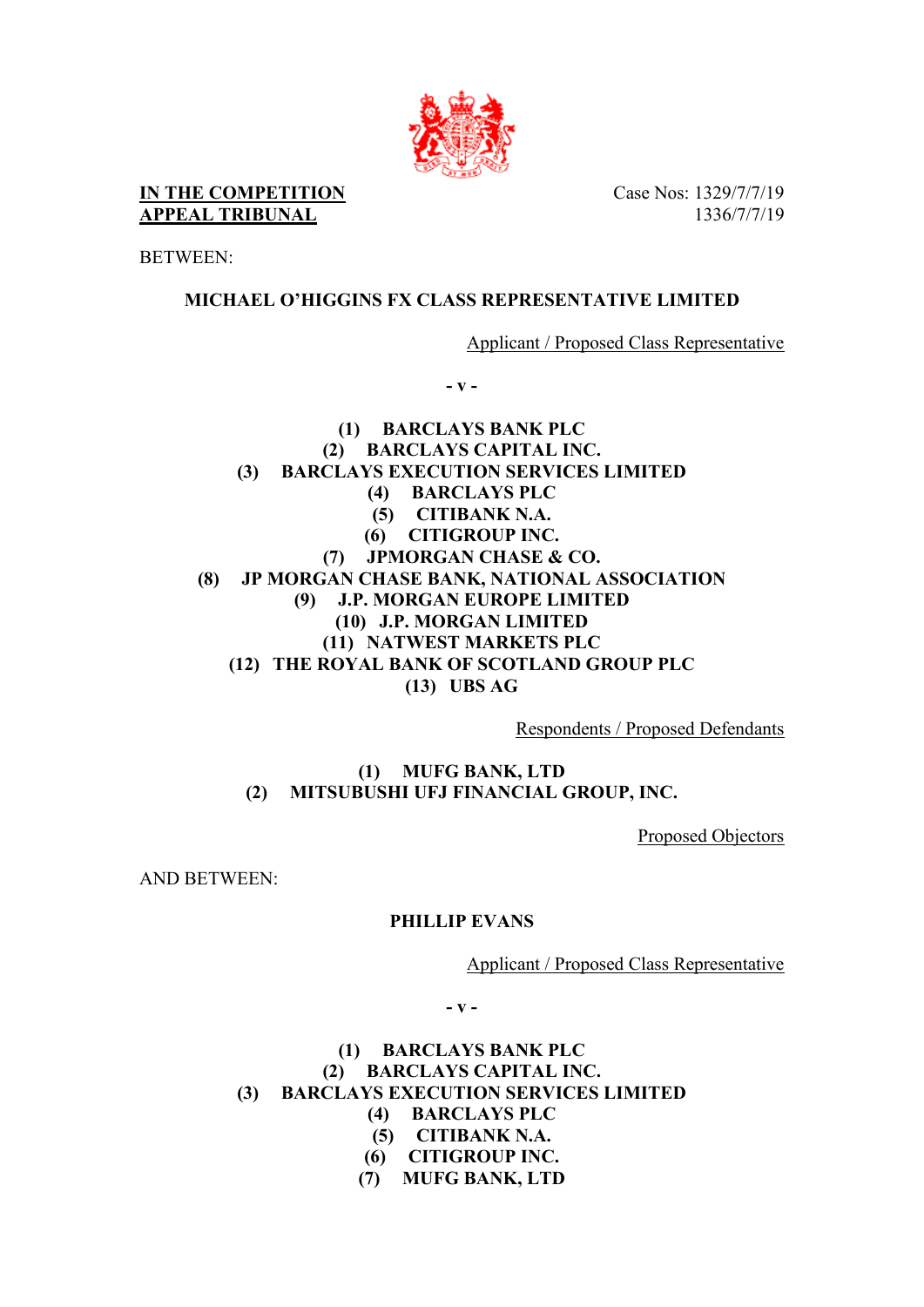## **(8) MITSUBISHI UFJ FINANCIAL GROUP, INC. (9) J.P. MORGAN EUROPE LIMITED (10) J.P. MORGAN LIMITED (11) JP MORGAN CHASE BANK, N.A. (12) JPMORGAN CHASE & CO (13) NATWEST MARKETS PLC (14) THE ROYAL BANK OF SCOTLAND GROUP PLC (15) UBS AG**

Respondents / Proposed Defendants

# **\_\_\_\_\_\_\_\_\_\_\_\_\_\_\_\_\_\_\_\_\_\_\_\_\_\_\_\_\_\_\_\_\_\_\_\_\_\_\_\_\_\_\_\_\_\_\_\_\_\_\_\_\_\_\_\_\_\_\_\_\_\_\_\_\_\_\_\_\_ ORDER**

**UPON** the respective applications for a collective proceedings order pursuant to section 47B of the Competition Act 1998 and Rule 75 of the Competition Appeal Tribunal Rules 2015 (the "**Tribunal Rules**") of: (i) Michael O'Higgins FX Class Representative Limited (the **"O'Higgins PCR"**) filed on 29 July 2019 (the **"O'Higgins Application"**); and (ii) Phillip Evans (the **"Evans PCR"**) filed on 11 December 2019 (the **"Evans Application"**) (together the **"CPO Applications"**)

**AND UPON** the Tribunal's Orders dated 6 November 2019, 18 March 2020, 16 November 2020, 11 December 2020 and 10 February 2021

**AND UPON** considering the written submissions of the parties filed in advance of a pre-hearing review ("**PHR**")

**AND UPON** hearing counsel for the parties at the PHR on 21 June 2021

#### **IT IS ORDERED THAT:**

#### **Neutral statements**

- 1. By 5pm on 29 June 2021, the O'Higgins PCR and the Evans PCR shall each file and exchange (and serve on the Proposed Defendants and Proposed Objectors):
	- (a) A neutral statement covering the merits (i.e., how each PCR intends to make good its case); and
	- (b) A neutral statement covering funding, in particular the benefit to be returned to the class if the case is successful.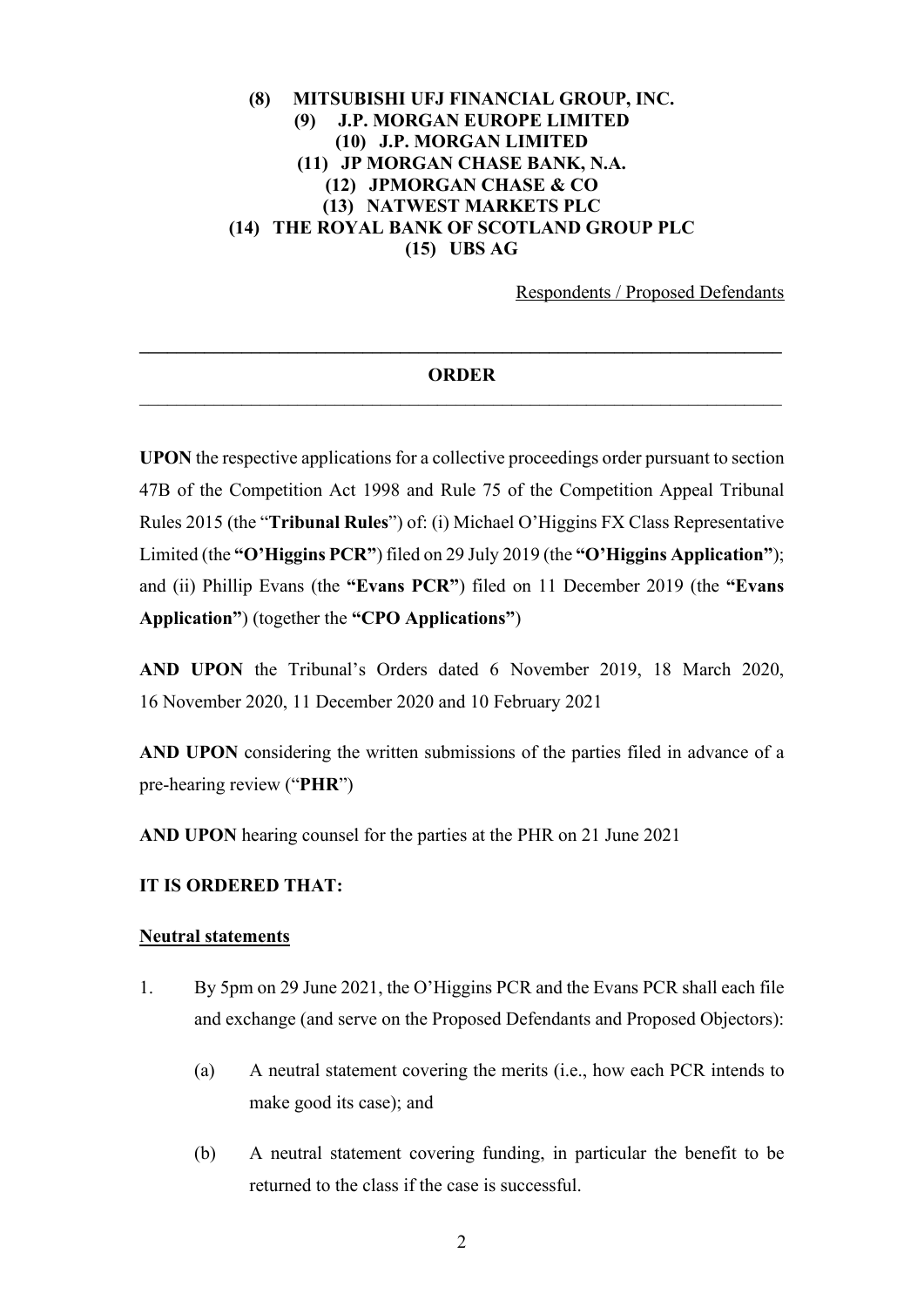- 2. Each neutral statement shall be up to 20 pages in length and shall conform with the formatting requirements of paragraph 2 of the Tribunal's Practice Direction 1/2021. The neutral statements shall be provided to the other parties in Word.
- <span id="page-2-0"></span>3. By 5pm on 5 July 2021, the O'Higgins PCR and the Evans PCR shall each file and exchange (and serve on the Proposed Defendants and Proposed Objectors) annotated versions of each other's neutral statements. The annotated neutral statements shall be provided to the other parties in Word. The annotated text shall be clearly distinguished from the original text, for example via the use of text boxes or redlining.
- 4. By 5pm on 7 July 2021, the Proposed Defendants and the Proposed Objectors shall file and serve: (i) one annotated version of each of the O'Higgins PCR's neutral statements; and (ii) one annotated version of each of the Evans PCR's neutral statements. Such annotations shall be added to the previously annotated versions to be served in accordance with paragraph [3](#page-2-0) of this Order and shall be provided to the other parties in Word. The Proposed Defendants' and Proposed Objectors' annotated text shall be clearly distinguished from the previous annotated text and from the original text, for example via the use of text boxes or redlining.

### **Skeleton arguments**

- 5. Paragraph 11 of the Tribunal's Order of 10 February 2021 is varied as follows:
	- (a) The parties shall file and exchange skeleton arguments by 5pm on 5 July 2021.
	- (b) The skeleton argument page limits shall be as follows:
		- i. The certification skeleton arguments of the O'Higgins PCR and the Evans PCR shall each have a page limit of 25 pages.
		- ii. The carriage dispute skeleton arguments of the O'Higgins PCR and the Evans PCR shall each have a page limit of 20 pages.
		- iii. The certification skeleton argument(s) of the Proposed Defendants and the Proposed Objectors shall have a page limit of 60 pages in total.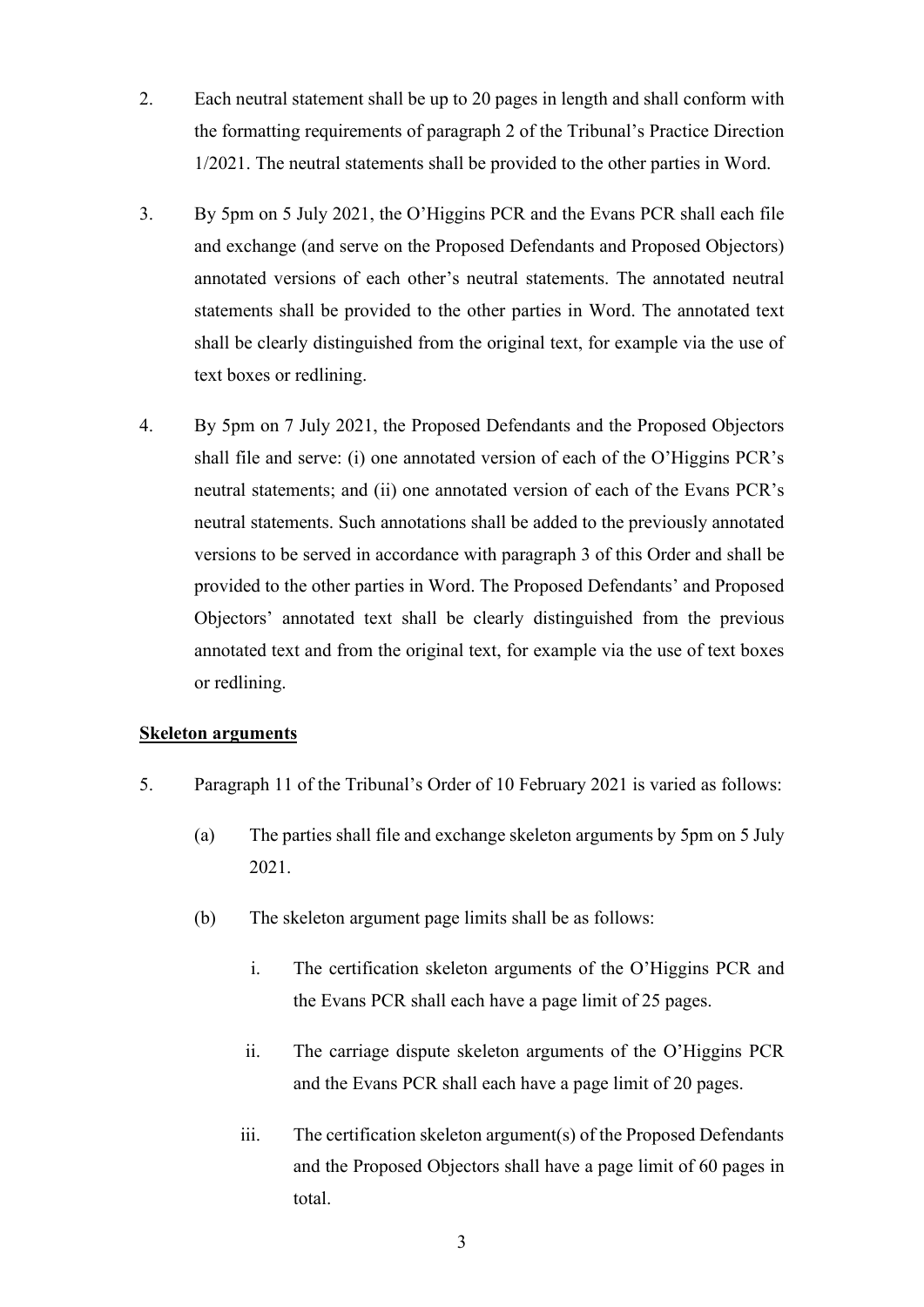## **The hearing of the CPO Applications**

- 6. The determination of the issues of (i) compound interest and (ii) defunct companies and deceased persons (the **"Deferred Issues"**) shall be deferred pending anticipated judgments on those topics in the *Merricks* and *Trucks*  proceedings. The Deferred Issues shall not be addressed at the hearing of the CPO Applications listed to commence on 12 July 2021 (the **"CPO Hearing"**), on the basis that the Tribunal will determine all other issues in the CPO Applications (including as to the carriage dispute) prior to determining the Deferred Issues.
- 7. An indicative timetable for the CPO Hearing is approved in accordance with the Annex hereto. The total time for oral submissions at the CPO Hearing shall be allocated as follows: (i) 5 hours for the O'Higgins PCR; (ii) 5 hours for the Evans PCR; and (iii) 7 hours for the Proposed Defendants and Proposed Objectors. Those time allocations shall be applied flexibly. The parties shall be entitled to use their allocated time as they wish.

## **Miscellaneous**

- 8. Costs be reserved.
- 9. There be liberty to apply.

**The Honourable Mr Justice Marcus Smith** Made: 21 June 2021 Chairman of the Competition Appeal Tribunal Drawn: 7 July 2021